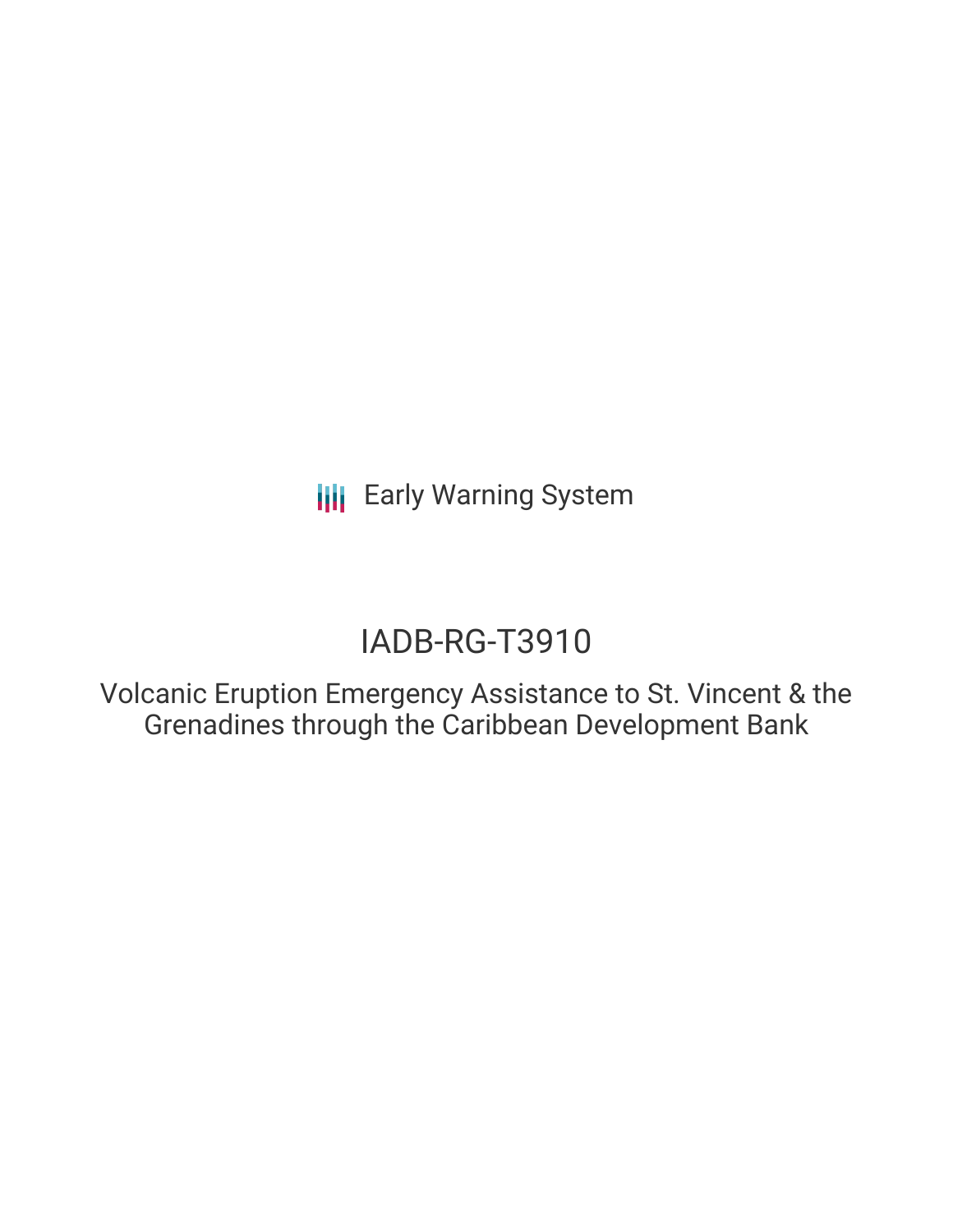

#### **Quick Facts**

| <b>Countries</b>               | St. Vincent and the Grenadines                 |
|--------------------------------|------------------------------------------------|
| <b>Financial Institutions</b>  | Inter-American Development Bank (IADB)         |
| <b>Status</b>                  | Approved                                       |
| <b>Bank Risk Rating</b>        | C                                              |
| <b>Borrower</b>                | Governmet of St. Vincent and the Grenadines    |
| <b>Sectors</b>                 | Climate and Environment, Technical Cooperation |
| <b>Investment Type(s)</b>      | Advisory Services, Grant                       |
| <b>Investment Amount (USD)</b> | \$0.20 million                                 |
| <b>Project Cost (USD)</b>      | \$0.20 million                                 |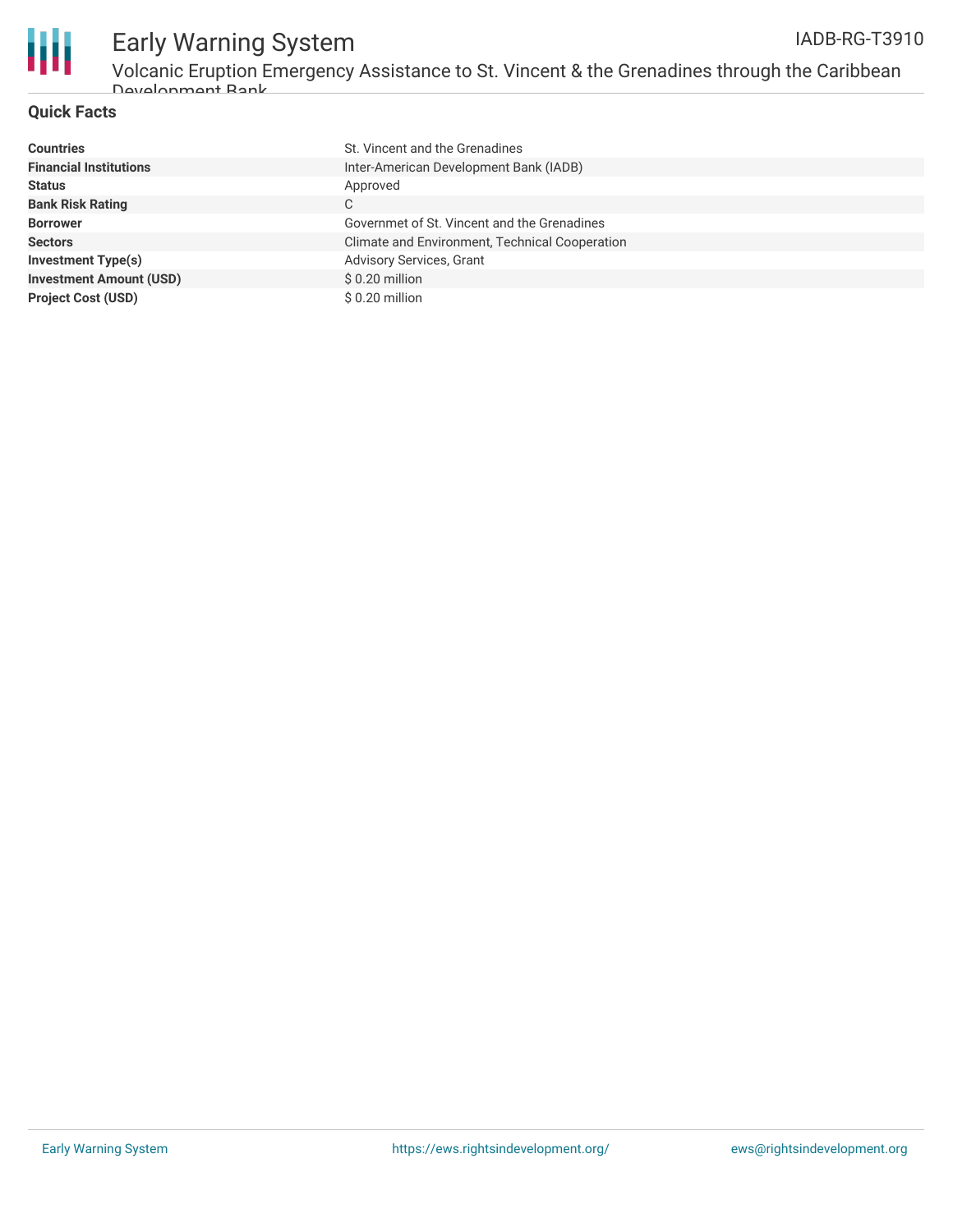

### **Project Description**

The purpose of this emergency technical cooperation is to support St. Vincent & the Grenadines through the Caribbean Development Bank to provide humanitarian assistance to the population affected by the La Soufriere explosive volcanic eruption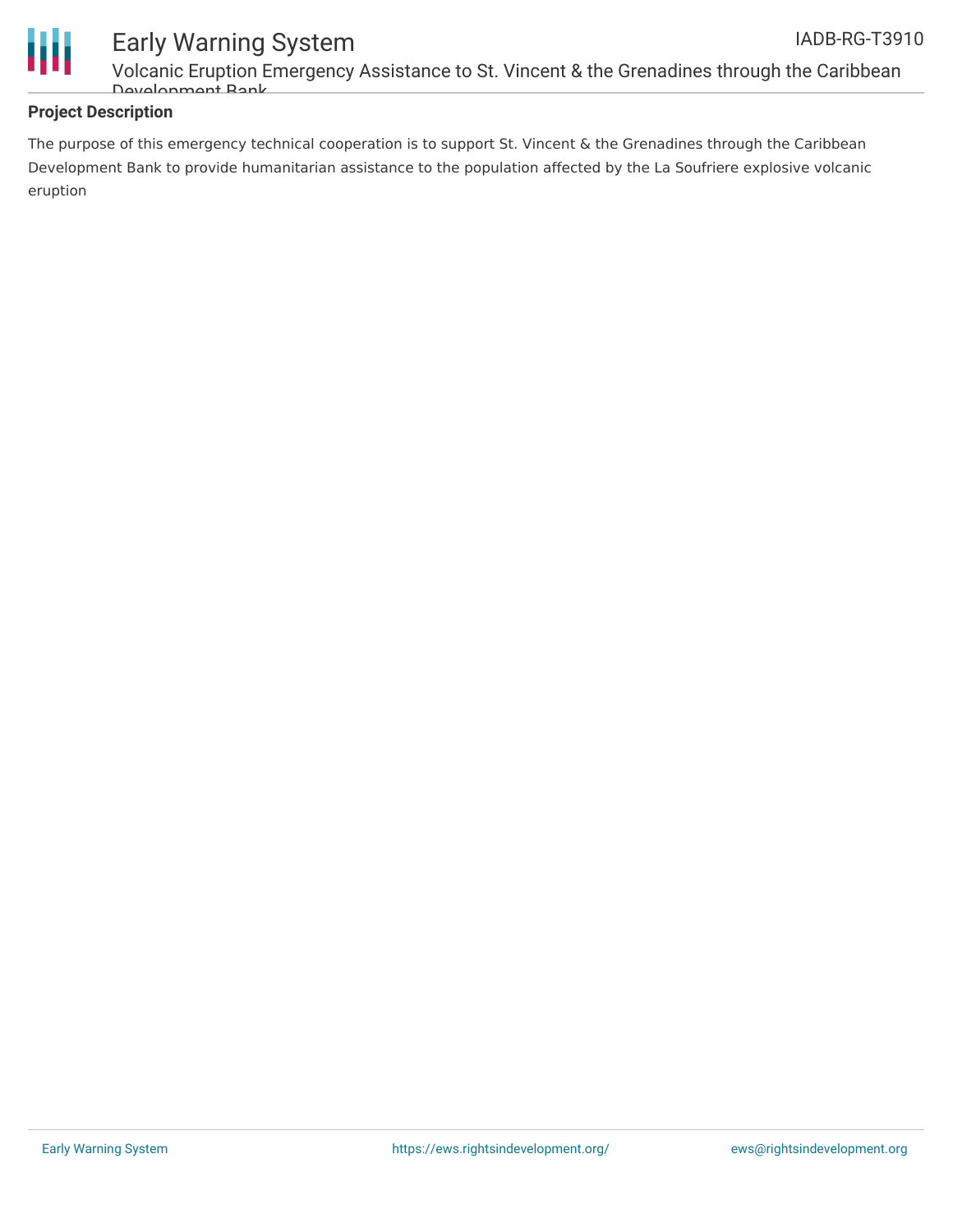

## Early Warning System

Volcanic Eruption Emergency Assistance to St. Vincent & the Grenadines through the Caribbean Development Bank

#### **Investment Description**

• Inter-American Development Bank (IADB)

#### **Financial Intermediary**

Financial Intermediary: A commercial bank or financial institution that receives funds from a development bank. A financial intermediary then lends these funds to their clients (private actors) in the form of loans, bonds, guarantees and equity shares. Financial intermediaries include insurance, pension and equity funds. The direct financial relationship is between the development bank and the financial intermediary.

Caribbean [Development](file:///actor/4175/) Bank (Financial Intermediary)